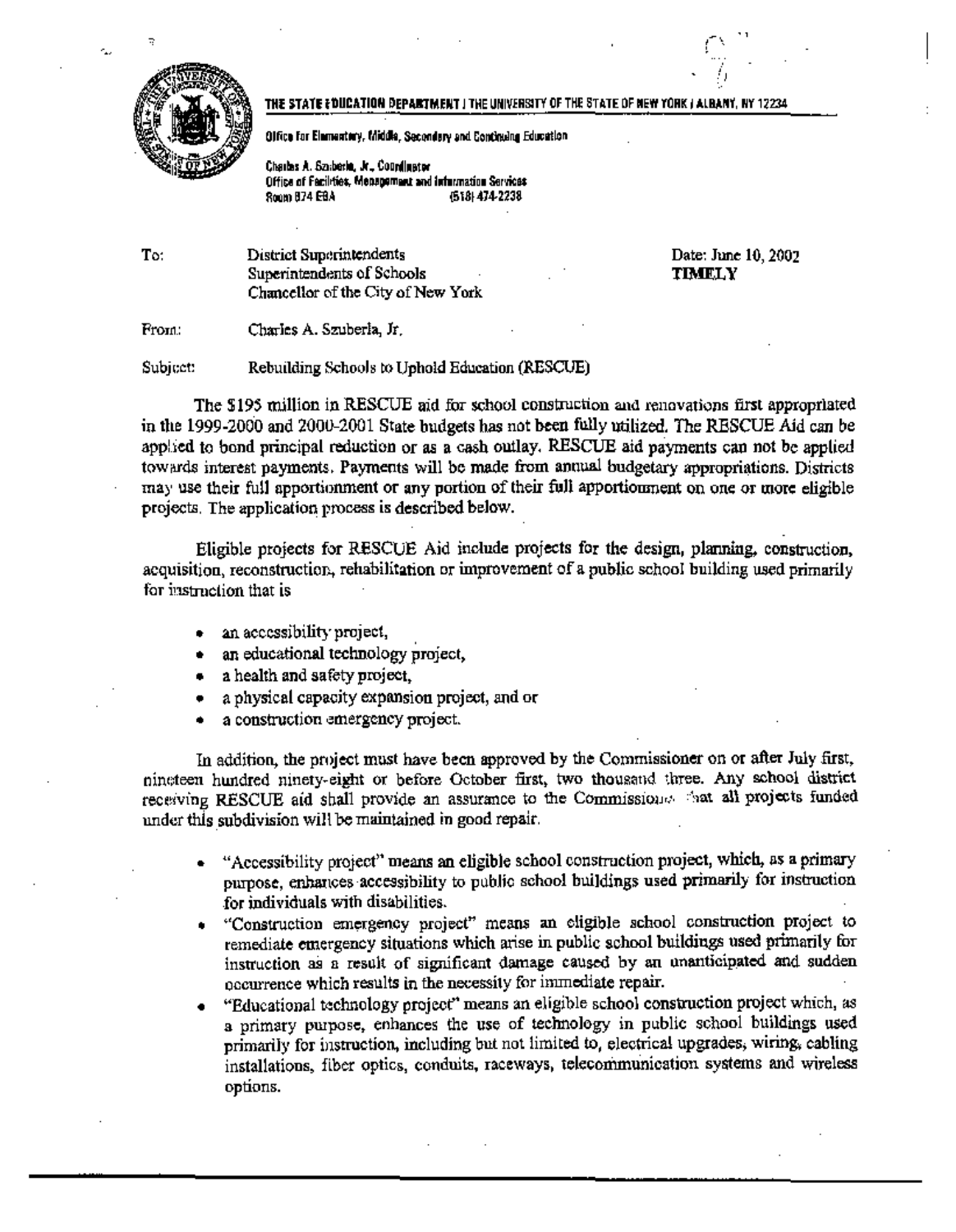"Health and safety project" means an eligible school construction project which, as a primary purpose, addresses the reduction or elimination of the risk of personal injury or harm to occupants of public school buildings used primarily for instruction, including but not limited to environmental remediation, the eradication of fire aud health code violations, the provision of adequate ventilation, and the rehabilitation and repair of existing facilities.

"Physical capacity expansion project" means an eligible school construction project which, as a primary purpose, expands the availability of adequate and appropriate instructional space in a public school building used primarily for instruction, including but not limited to expansions which provide for reduced class size.

In order to qualify for an apportionment of the 1999-2000 \$145 million appropriation as an eligible project for RESCUE aid, projects must also meet one or more of the following additional cnteria·

1) A letter ofintent was on file with the State Education Department by August 1, 1999; or

2) The project has been approved by the voters by January 15, 2000; or in the case of a school district in a city with a population of one million or more, the project is specifically referenced in the five-year educational facilities capital plan pursuant to Section 2590-P of the Education Law on file with the Commissioner as of August 1, 1999; or

3) A letter of intent is filed with the State Education Department by July I, 2000 and the project is determined by the Department to be a priority project necessary to: address the safety or health of students and staff including, but not limited to climate control; or to assure accessibility of individuals with disabilities.

In order to qualifY for an apportionment of the 2000-2001 *\$50* million appropriation as an eligible project for RESCUE aid, projects must simply meet the criteria of being approved by the voters, or the board of education of a school district where voter approval is not required, on or after July 1, 1998 and before July 1, 2003 and being approved by the Commissioner on or after July I, 1998 and before October I, 2003.

NOTE: Please note that letter of intent and voter authorization dates for recently approved projects may be found on the Office of Facilities Planning web site at: http://www.emsc.nysed.gov/faeplan/articles/projects.html. Your RESC Uf allocations can be found on the State Aid Office web site at: http://stateaid.nysed.gov.

## Application

Ŧ

Ł.

You must file an application an application to receive RESCUE aid. A district may apply for its apportionment at any time before the end of the 2002-2003 school year. The apportionment of the \$145 million is based on your district's 1998-99 proportion of the total state resident public and nonpublic enrollment. The apportionment of the \$50 million is based on your district's 1999-2000 proportion of the total state resident public and non-public enrollment. The minimum apportionment is \$20,000 for both appropriations.

The application process is as follows: